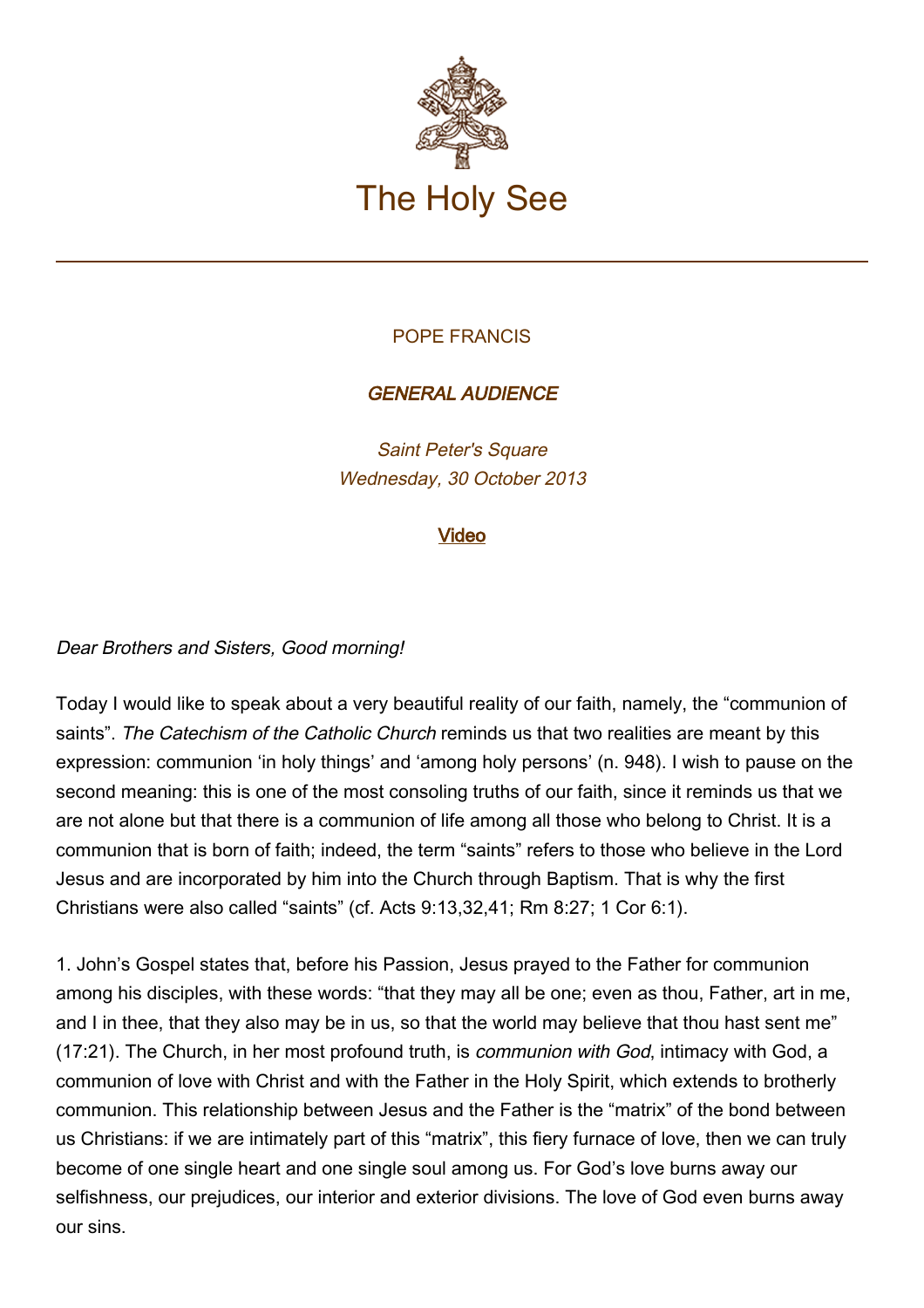2. If we are rooted in the source of Love, which is God, then a reciprocal movement also occurs: from brothers to God. The experience of fraternal communion leads me to communion with God. Union among us leads to union with God, it leads us to this bond with God who is our Father. This is the second aspect of the communion of saints that I would like to underline: our faith needs the support of others, especially in difficult moments. If we are united our faith becomes stronger. How beautiful it is to support each other in the wonderful adventure of faith! I say this because the tendency to be closed and private has influenced the religious sphere as well, so much so that it often becomes difficult to ask for spiritual help from those would share this Christian life with us. Who among us has not experienced insecurity, confusion and even doubt on our journey of faith? We have all experienced this, myself as well. It is part of the journey of faith, it is part of our life. None of this should surprise us, because we are humans beings, marked by fragility and limitations. We are all frail, we all have limitations. Nevertheless, in these difficult moments it is necessary to trust in God's help, through child-like prayer, and, at the same time, it is important to find the courage and the humility to open up to others, to ask for help, to ask for a helping hand. How often have we done this and then succeeded in emerging from our difficulty and finding God again! In this communion — communion means common-union — we form a great family, where every member is helped and sustained by the others.

3. And we come to another aspect: the communion of saints goes beyond earthly life, beyond death and endures for ever. This union among us goes beyond and continues in the next life; it is a spiritual communion born in Baptism and not broken by death, but, thanks to the Risen Christ, is destined to find its fullness in eternal life. There is a deep and indissoluble bond between those who are still pilgrims in this world — us — and those who have crossed the threshold of death and entered eternity. All baptized persons here on earth, the souls in Purgatory and all the blessed who are already in Paradise make one great Family. This communion between earth and heaven is realized especially in intercessory prayer.

Dear friends, we have this beauty! This is our reality, all of ours, that makes us brothers and sisters, that accompanies us on the journey of life and lets us find another face above in heaven. Let us go forward on this journey with trust, with joy. A Christian must be joyful, with the joy of having so many baptized brothers and sisters to journey with him; sustained by the help of brothers and sisters who are taking the same path toward heaven; and also by the help of brothers and sisters who are in heaven and are praying to Jesus for us. Go forward on this path with joy!

#### To special groups

I greet all the English-speaking pilgrims present at today's Audience, including those from England, Wales, Ireland, Denmark, the Netherlands, the Philippines, Vietnam and the United States. Upon all of you, and your families, I invoke God's blessings of joy and peace!